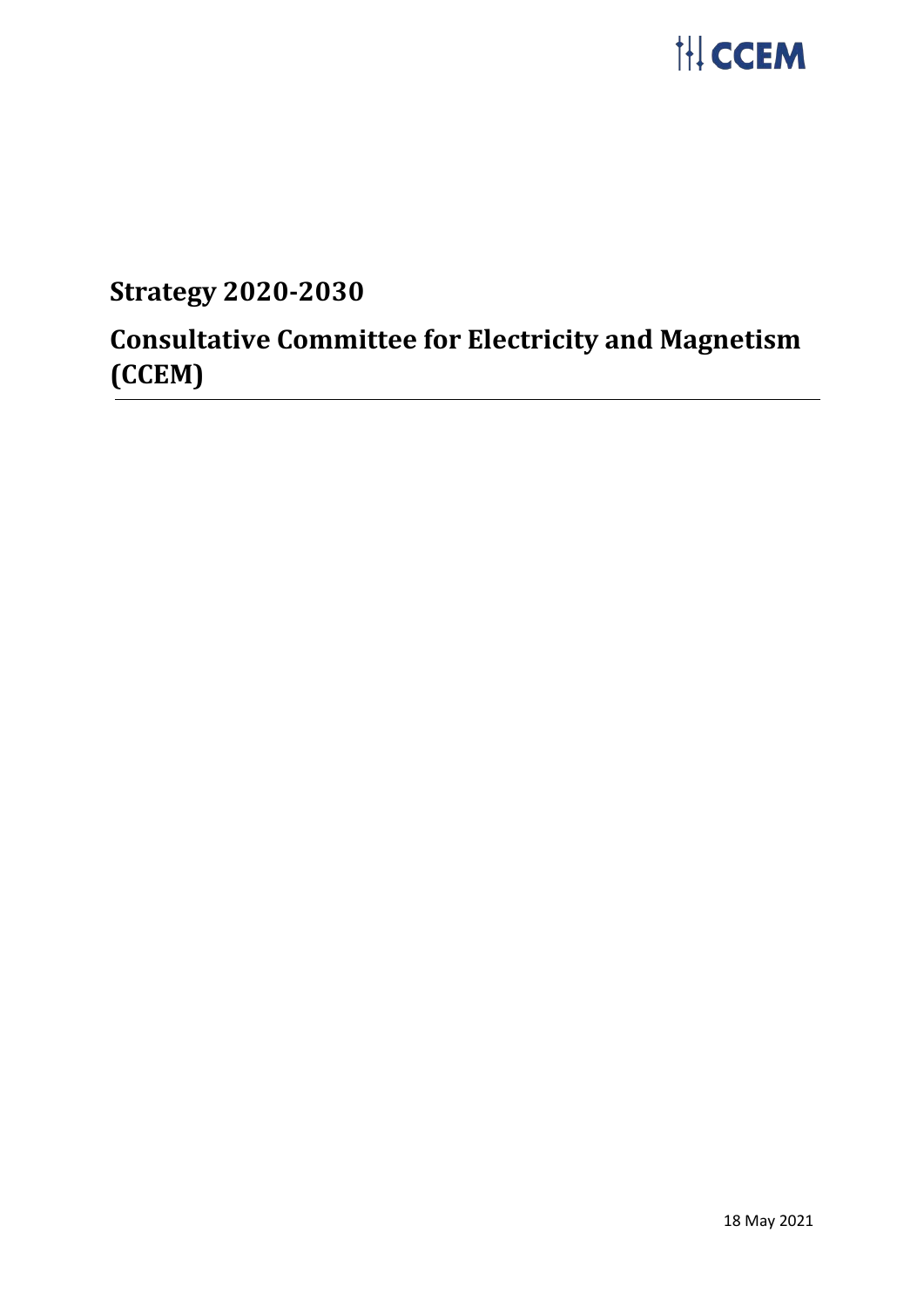# **Contents**

| 1. |     |  |  |  |  |
|----|-----|--|--|--|--|
| 2. |     |  |  |  |  |
| 3. |     |  |  |  |  |
| 4. |     |  |  |  |  |
| 5. |     |  |  |  |  |
|    | 5.1 |  |  |  |  |
|    | 5.2 |  |  |  |  |
|    | 5.3 |  |  |  |  |
| 6. |     |  |  |  |  |
|    | 6.1 |  |  |  |  |
|    | 6.2 |  |  |  |  |
|    | 6.3 |  |  |  |  |
|    | 6.4 |  |  |  |  |
|    | 6.5 |  |  |  |  |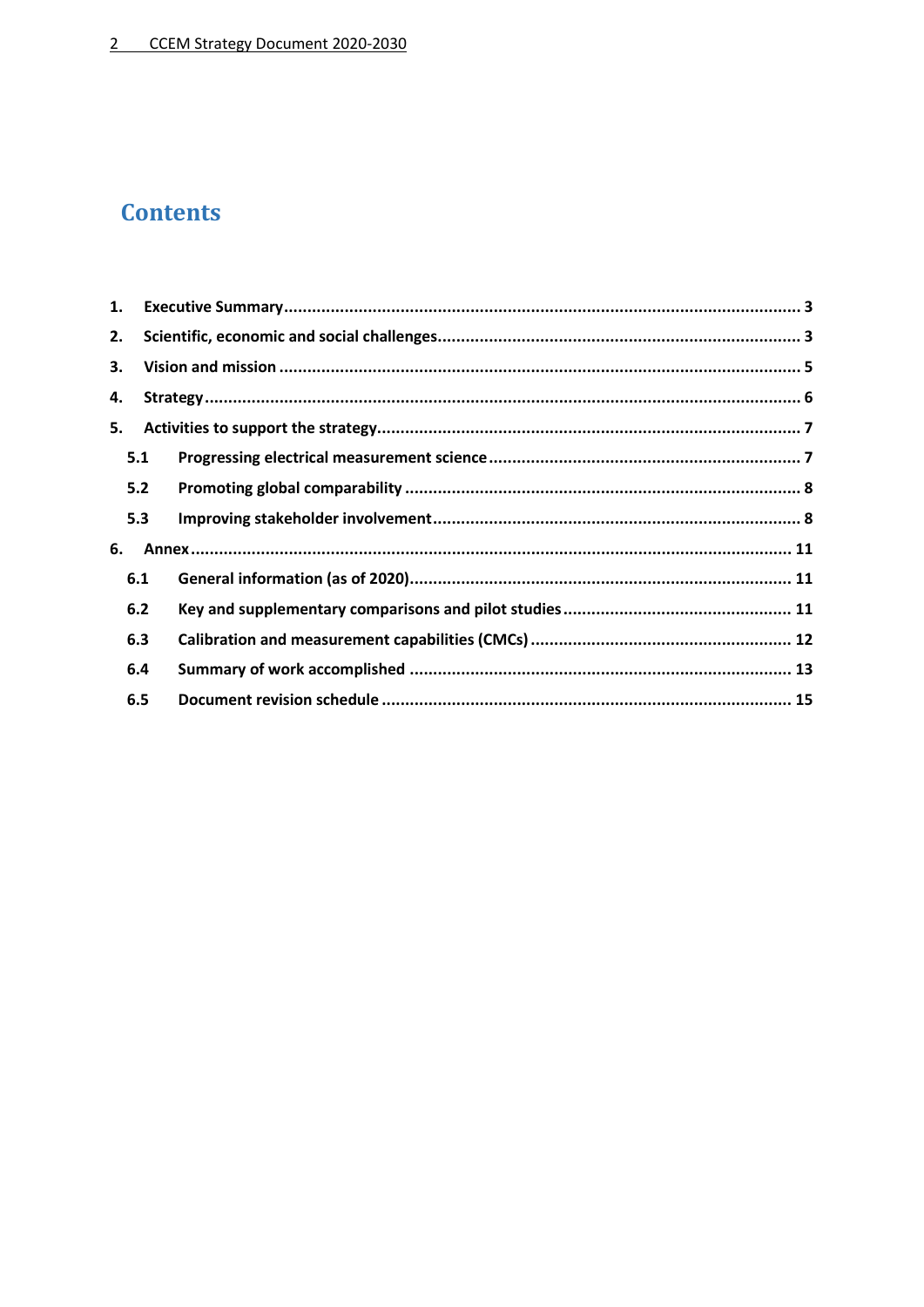# <span id="page-2-0"></span>**1. Executive Summary**

A completely updated strategy was prepared in 2020 by the Consultative Committee for Electricity and Magnetism (CCEM). Its intended audience are mainly the members of the CCEM, decision makers at NMIs, members of the CIPM and delegates of the CGPM. The strategy was formally approved by the CCEM in its 2021 meeting and will be periodically updated.

The CCEM strategy presents the future challenges for electrical measurement science originating from the development of emerging technologies like smart electrical grids incorporating renewable energy production, high-frequency communication, electrical vehicles and sensor networks. Fundamental quantum phenomena underpin the extraordinary accuracy that can be achieved with electrical measurements and the development of novel quantum technologies will continue to have a significant impact on electrical metrology. A general challenge for the CCEM community is the ubiquitous application of electricity and electrical measurements that leads to a large number of electrical quantities, having wide ranges of values and frequencies ranging from dc far into the GHz-range.

The CCEM does not operate R&D projects on its own but provides leadership and vision to NMIs and DIs to inform their decisions on measurement science and research activities. It organizes information exchange through scientific presentations and workshops on emerging technologies. The CCEM makes use of its network of member institutes to create impact on global measurement challenges and to promote capacity building. The CCEM has the ambition to extend its interactions beyond its member institutes to other Consultative Committees and by seeking to engage with other international organizations developing foresight exercises.

The CCEM supports the global comparability of measurements by implementing the CIPM MRA through the organization of key comparisons and coordination of RMO key and supplementary comparisons. It maintains an extensive list of service categories for which CMCs can be submitted. The CCEM seeks actively for ways to further improve the efficiency of comparison organization and CMC review.

The CCEM oversees the work programme of the BIPM electricity laboratories. The comparison services form an integral part of the CCEM comparisons and allow NMIs to uniquely demonstrate their measurement capabilities at the best uncertainty levels. The calibration services provide traceability to a significant number of NMIs without their own primary realizations.

# <span id="page-2-1"></span>**2. Scientific, economic and social challenges**

We live in an increasingly electrical age. At the one extreme we have the development of a sophisticated 'smart' grid for the reliable transmission of a growing quantity of electric power at higher voltages and currents; at the other, we have the manipulation of only a few electrons for novel devices to sustain the inexorable demand for information processing. This requires capabilities for measuring electric current over more than 20 orders of magnitude.

In addition, there is a massive parameter space associated with electrical measurements. Not only do we have the possibility to measure quantities such as voltage, current and resistance; these can all be dc as well as ac quantities with frequencies up to 100 GHz and beyond.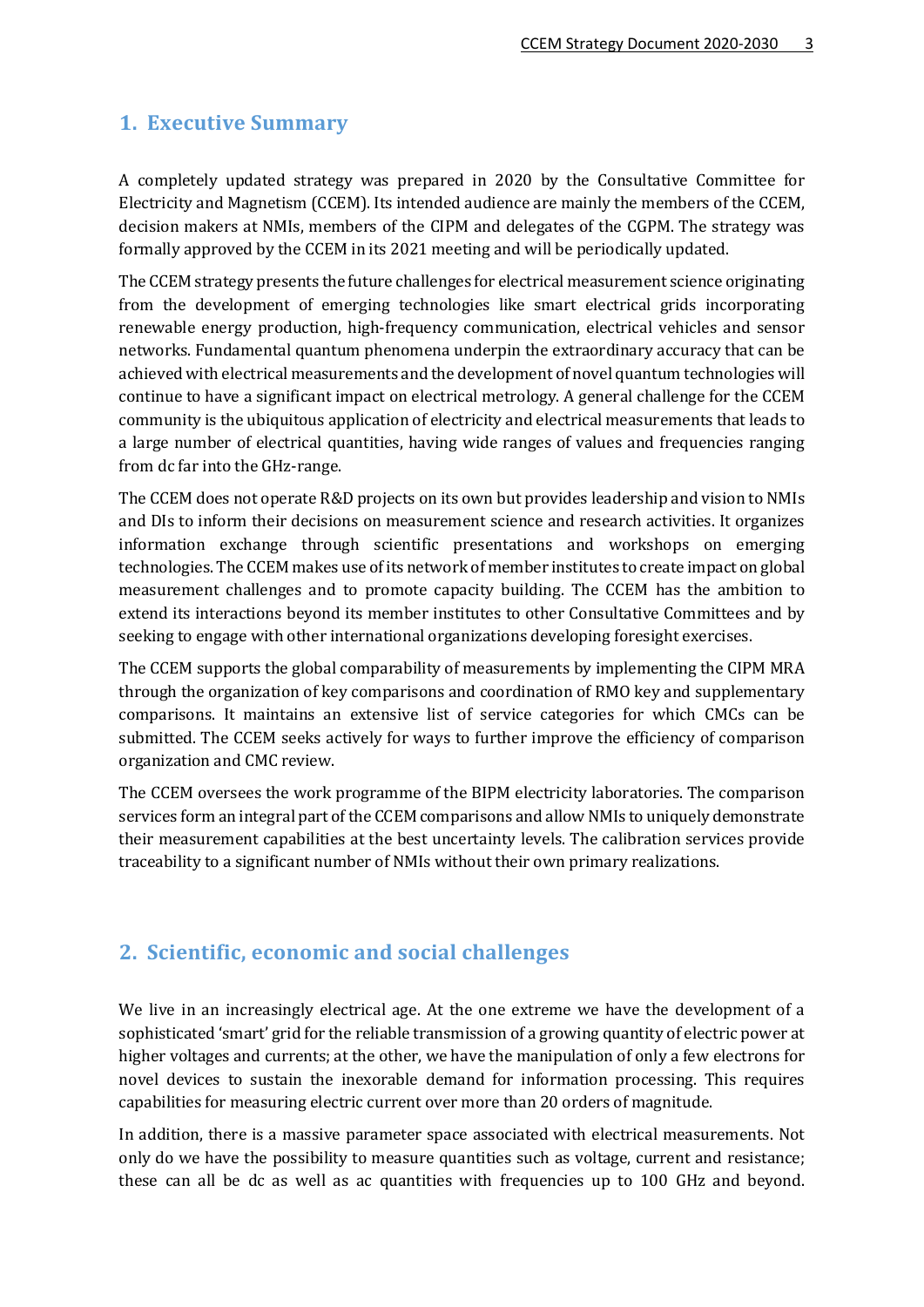Furthermore, there is a need to consider the dynamic (i.e. not steady-state) behavior of these quantities to match real-world applications. Indeed, the ongoing and relentless development of new and innovative electrical technologies (e.g. electric vehicles, high frequency communications, renewable energy sources and applications of quantum technologies etc.) is placing increased demands on the accurate measurement of an increased range of electrical quantities.

The strategic, global importance of electrical technologies can hardly be overestimated. Accurate and traceable measurement of electrical quantities plays a crucial role in enabling the reliable and quantitative application of these technologies for the benefit of science, industry, the economy, the health sector, and the public good. This can be illustrated with the following examples:

- Electrical energy is playing an increasing role as a medium for energy production, transfer, and end use. The most promising forms of renewable energy, such as wind and photo-voltaic cells, employ electrical technologies. As the smart grid develops, there is a growing need to bring laboratory accuracy on-site, to properly investigate the real-world behavior of this critically strategic infrastructure.
- New and developing communications technologies (e.g. 5G and beyond 5G/6G) are moving to higher frequencies to increase the communication bandwidth. This is becoming increasingly important as we move to new ways of working as a consequence of Covid-19.
- New parts of the spectrum (e.g. THz) are opening up new technologies and applications, particularly in the areas of security screening, product inspection, material characterization, and disease detection. This part of the spectrum is not well served by existing metrological techniques.
- Vanishingly small currents are increasingly important in medical applications (ionizing radiation), the detection of faint light sources, and in molecular identification. This is an area where there is immediate need for greater sensitivity and accuracy.
- Industry 4.0 and the Internet of Things (IoT) are very much built on new and sophisticated electrical technologies, making widespread use of sensors (physical stimuli converted to electrical signals). It is expected that the increasingly sophisticated processing and manipulation of metrological data in these applications will need to employ rigorous digitalization methods.
- As devices become smaller and increasingly complex, it is envisaged that many metrological standards can be integrated ('NMI on a chip'). In addition, because of the diminishing length scale involved, the electrical characterization of nanostructured devices (on-wafer) is a growing challenge.

However, it is really the impact of fundamental quantum phenomena that underpins the extraordinary accuracy that can be achieved with electrical measurements. It was the success of the Josephson effect (for dc voltage) and the quantum Hall effect (for dc resistance) that paved the way to the redefinition of the SI in 2019. But novel quantum technologies continue to develop at a remarkable pace, and this will continue to have a significant impact on the future of electrical metrology. We can expect that quantum phenomena will play an increasing role in this area in the following ways: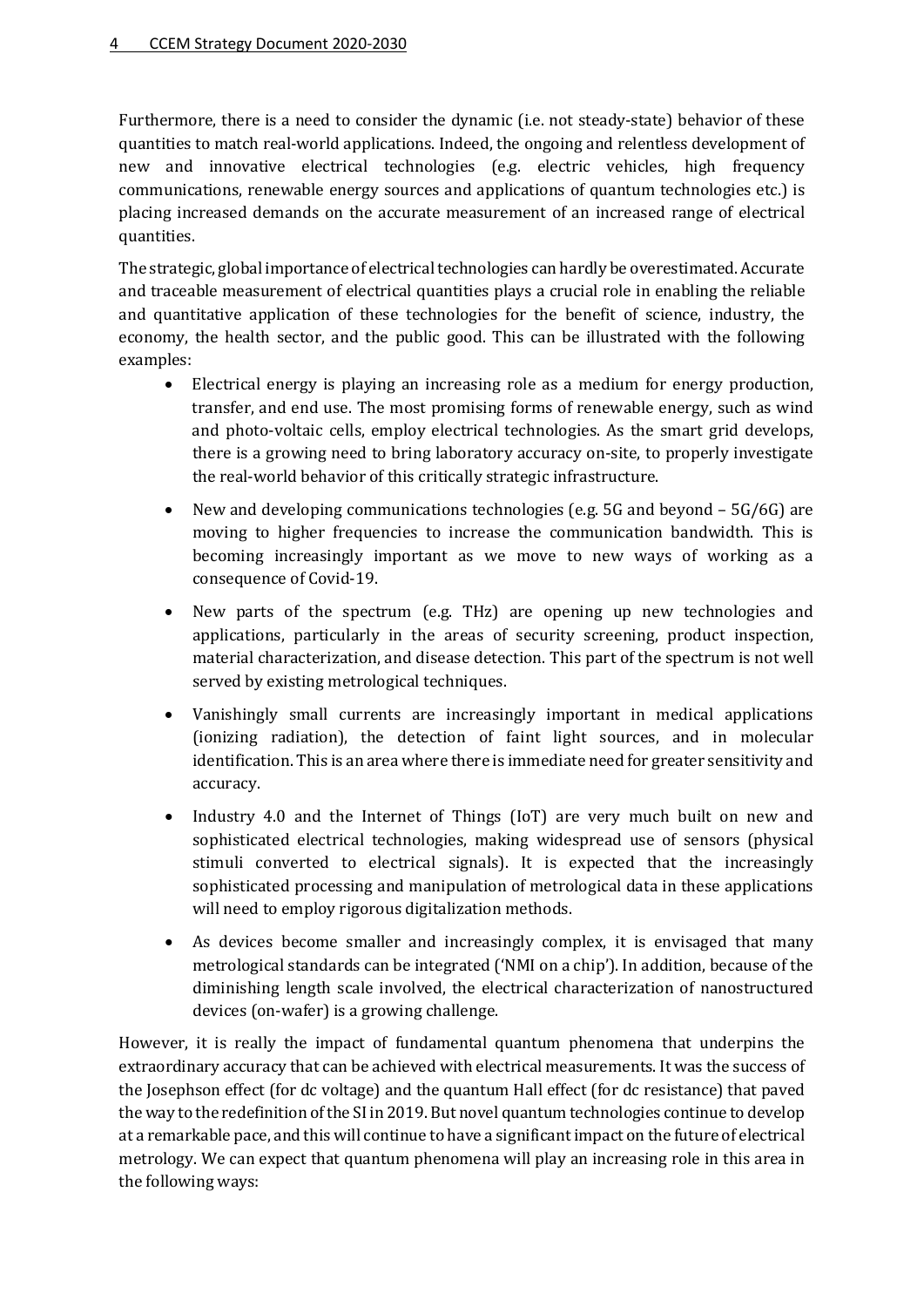- (i) new and improved applications of these quantum effects to other electrical quantities (such as impedance, power, rf electric fields etc.),
- (ii) new kinds of materials (e.g. graphene) and novel devices (e.g. based on spin or charge),
- (iii) new quantum techniques to push the accuracy of single particle manipulation (e.g. high accuracy quantum current standard),
- (iv) the impact of the so-called second quantum revolution that exploits the manipulation of single quantum objects and entangled property of their quantum states (e.g. quantum computing, quantum sensing). This may well lead to metrological applications and new challenges for electrical measurements.

Whilst the potential and applications of these new possibilities are overwhelming, it should not be forgotten that there is an associated and critical need to rigorously demonstrate traceability; just because nature enables this extraordinary performance of quantum standards, humans and machines can still get it badly wrong – all the more as they are complex! This is particularly important as turn-key systems, encapsulating intrinsic standards and capable of extremely high accuracy, are employed more widely for industrial use.

The impact of electrical metrology will undoubtedly change, but the direction of this change seems to be towards the support of broader-based, complex, and rigorous technologies. These trends will be well served by the established metrological disciplines that already ensure global consistency of electrical measurements to a very high level of accuracy.

# <span id="page-4-0"></span>**3. Vision and mission**

#### **CCEM vision**

To be the recognized international focus for electrical metrology, serving the global community by providing a reliable measurement foundation for science, innovation in industry and emerging technologies.

#### **CCEM mission**

To foster equivalence and promote harmonization of electrical measurement worldwide, by providing:

- an international forum for coordination of global comparability of electromagnetic measurements and
- collective leadership in progressing the science and the application of electrical metrology.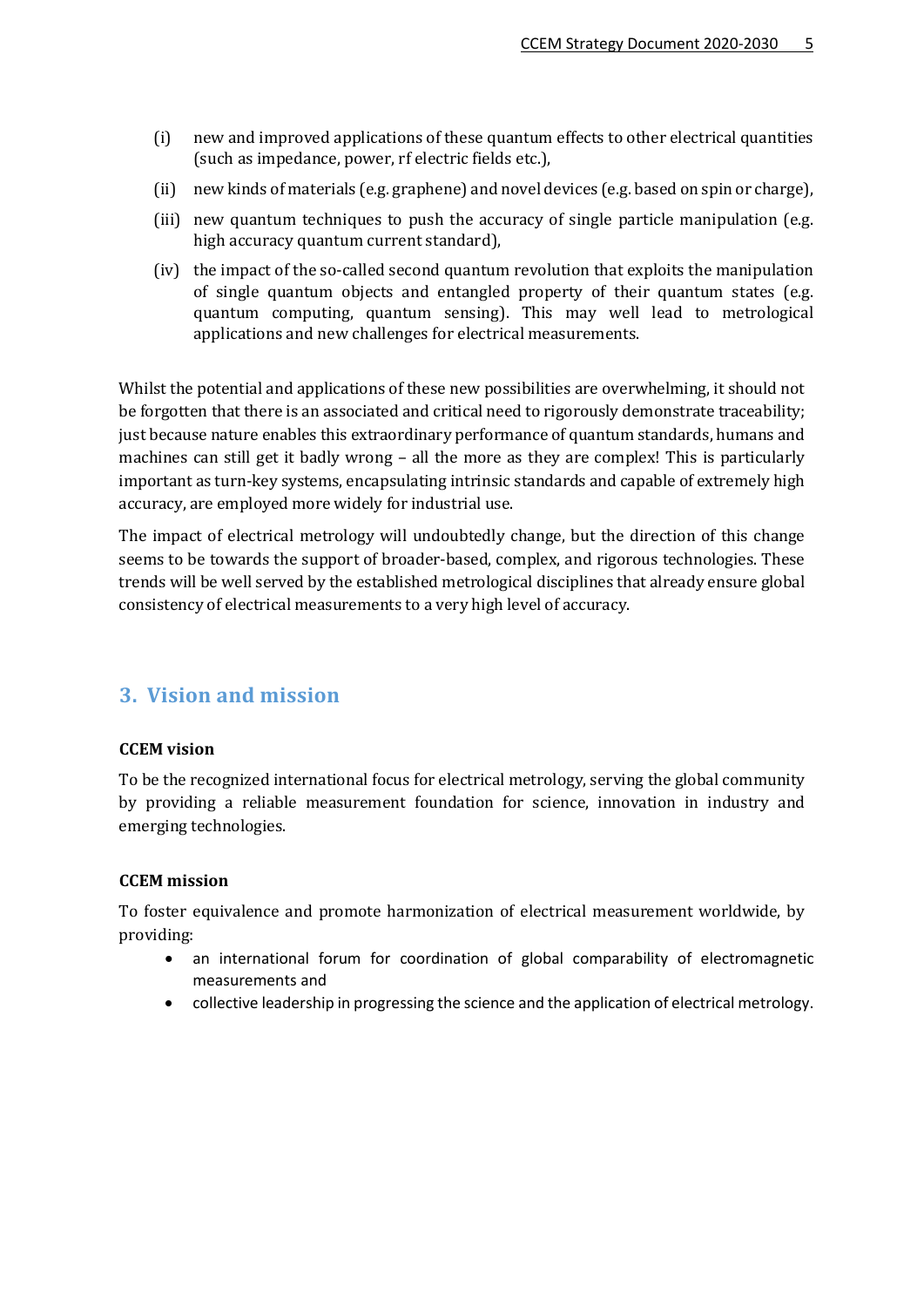# <span id="page-5-0"></span>**4. Strategy**

The CCEM strategy to implement the CCEM mission and vision has three main elements: progressing the science of electrical measurement, promoting global comparability and improving stakeholder involvement.

#### **Progressing electrical measurement science**

CCEM provides leadership and vision to national metrology institutes and designated institutes, and beyond, in support of measurement science and research. The particular focus is on quantum standards and new and existing technologies enabling precision metrology. CCEM supports the awareness for emerging technologies through information exchange and the organization of workshops.

#### **Promoting global comparability**

The CCEM ensures global comparability of electromagnetic measurements by implementing the CIPM MRA in the field of electricity and magnetism:

- Organizing CCEM key comparisons and coordinating RMO key and supplementary comparisons
- Managing the Calibration and Measurement Capabilities in electricity and magnetism in a novel and efficient way,
- Supporting and enhancing the impact of BIPM in organizing and running BIPM comparisons, in developing and providing leading edge measurement services and in adding value as a unique international organization and focus of electrical and magnetic metrology.

#### **Improving stakeholder involvement**

The CCEM has a large international representation with typically 50 delegates from 30 countries attending the BIPM for the biennial meeting of the committee and its working groups. Our aim is to harness this network to have impact on global measurement challenges and to promote capacity building for electromagnetic measurements in anticipation of future technological requirements. In particular we seek to engage with other international groups and organizations developing technology roadmaps and foresight exercises, with key manufacturing and supply industries, and with countries having developing economies. Through these activities the CCEM aims to enhance the impact of electrical metrology, and the uptake of new developments.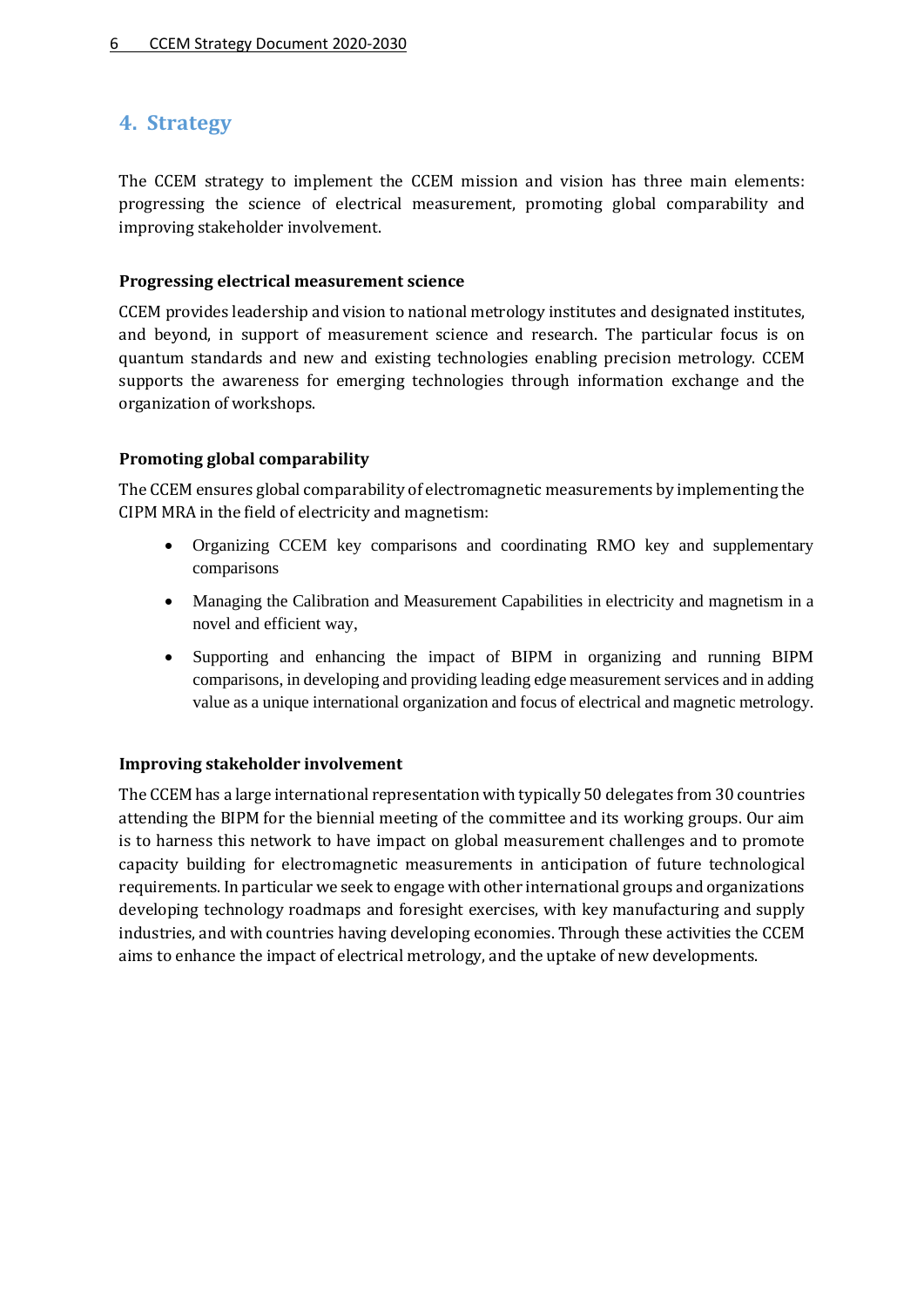# <span id="page-6-0"></span>**5. Activities to support the strategy**

#### <span id="page-6-1"></span>**5.1Progressing electrical measurement science**

The CCEM does not conduct R&D projects. New science is taking place at the NMIs and the CCEM has a guiding and coordinating role. The CCEM identifies measurement challenges for NMIs through CCEM strategy documents and work plans of the CCEM Working Groups.

Electrical measurement science can be roughly divided into activities with a more fundamental focus and those related to emerging technologies and societal grand challenges. Key areas in the fundamental research are strongly related to further development and application of quantum standards. Scientific activities in support of emerging technologies, and in relation to societal challenges, are dominated by the wide-ranging aspects of digitalization, including mobile communication, internet of things, smart electrical grids, sensor networks, quantum technologies etc. Measurement challenges in these applied fields are related to extended electrical parameter scales (e.g. higher frequencies), miniaturization, properties of materials and interconnectedness.

The recent (May 2019) revision of the SI introduced revolutionary changes with respect to electrical quantities. The CCEM will continue to enable smooth implementation of the revised SI through high-level guidance (*mise en pratique*). We will monitor the progress to identify any shortcomings, or evolving needs, and produce additional/revised guidance as necessary. The CCEM will work proactively with the electrical measurement community to promote the revised SI and help disseminate its electrical and magnetic quantities effectively and efficiently.

The CCEM will continue organizing workshops and selected technical presentations in key emerging areas, involving acknowledged experts, particularly at the time of CCEM meetings. The focus of these events is likely to shift from more generic to more specific topics such as Josephson waveform metrology, digitalization, sensor network metrology, smart grid metrology, metrology for quantum technologies, electric and magnetic metrology for the nanoscale, etc.

These knowledge transfer activities are closely linked to the [BIPM Capacity Building &](https://www.bipm.org/en/cbkt/)  [Knowledge Transfer](https://www.bipm.org/en/cbkt/) (CBKT) Programme. This programme aims to increase the effectiveness within the world-wide metrology community of those Member States and Associates with emerging metrology systems. CCEM experts have already contributed significantly to the BIPM CBKT courses Leaders of Tomorrow and Sound Beginning in the CIPM MRA. In the coming years, it is envisaged that further CCEM-specific CBKT activities will be started in support of developing NMIs, e.g. on quantum electrical standards, scaling techniques, and practical realizations of secondary electromagnetic units.

Due to the ubiquitous use of electricity, the CCEM promotes cross-discipline collaborations with other Consultative Committees. One example is the joint task group with the CCRI on low-current measurements for ionizing radiation. Very accurate measurements of low dc current, which may be linked in the future to single electron tunneling, are critical for achieving reliable and accurate standards for ionizing radiation and improving the efficiency of their realization. Other examples are the cooperation with the CCM on the "electronic" kilogram and with the CCU on the redefinition of the ampere.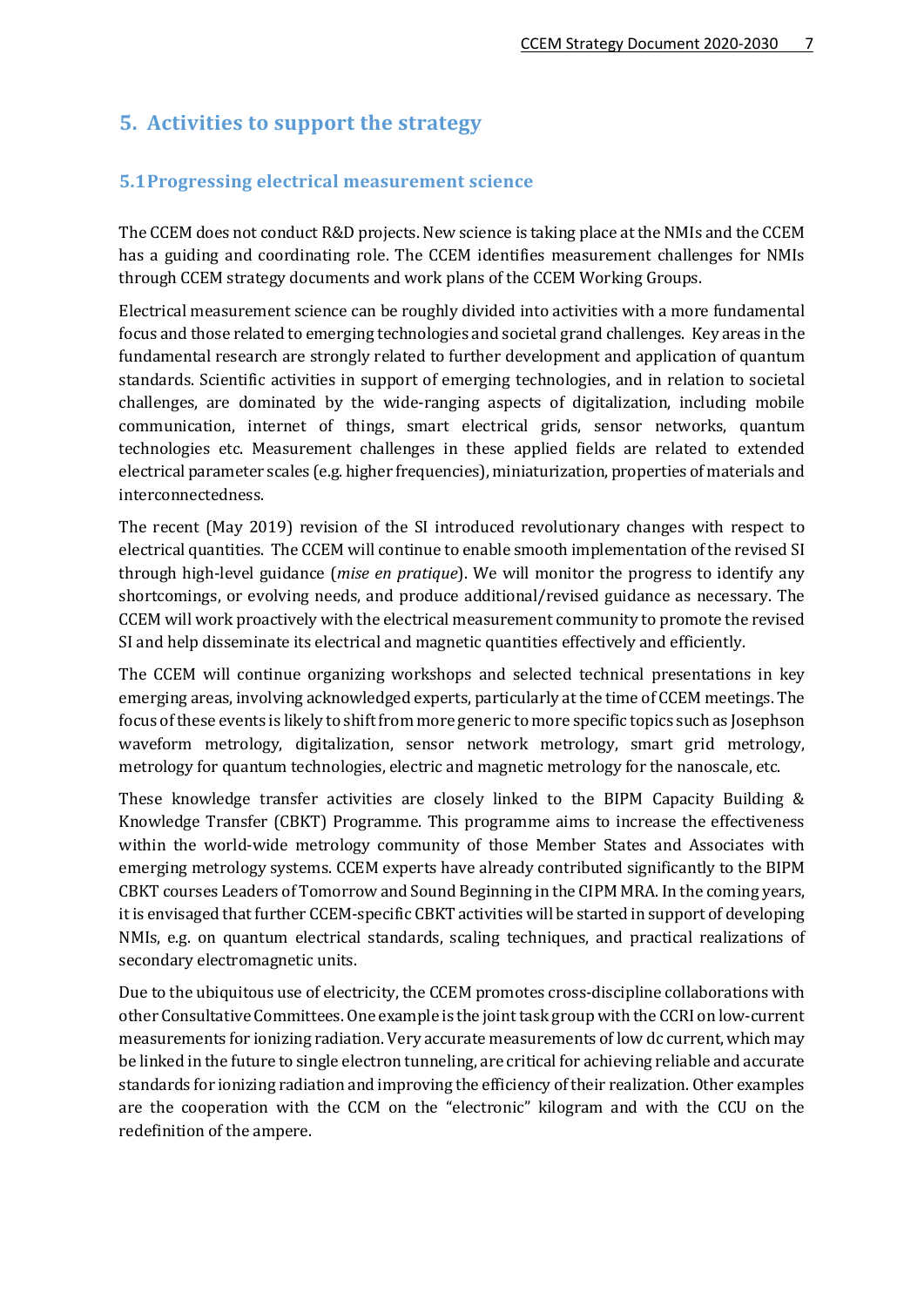#### <span id="page-7-0"></span>**5.2Promoting global comparability**

The CCEM leads the implementation of the CIPM Mutual Recognition Arrangement (MRA) in Electricity and Magnetism. A particular focus is on working smarter, improving efficiency and leading by example through CCEM input to the review of the CIPM MRA. Electricity and Magnetism is the second largest area after chemistry in terms of the number of CMC entries in the BIPM Key Comparison Database. The CCEM manages this through a number of approaches.

Out of a wide variety of electrical and magnetic quantities, value and parameter ranges, the CCEM selects key quantities that are subject to CCEM key comparisons. The CCEM then organizes key comparisons while investigating new, more efficient, timely and robust comparison schemes such as star-type or hybrid comparisons both in low-frequency and radiofrequency areas, cosharing piloting responsibilities, etc. This helps overcome challenges such as finding pilots for comparisons.

The CCEM coordinates and reviews regional key comparisons and works with RMO Technical Committees to understand emerging changes in comparison needs. It publishes guidelines for the organization of comparisons that, in particular, help the RMOs.

The CCEM has established and maintains a service category list for electricity and magnetism, balancing the need to cover a comprehensive range of electrical and magnetic measurements in the technical and scientific community with manageability and addressing emerging needs.

Efficient management of CMC reviews in electricity and magnetism includes unique approaches such as sharing inter-RMO reviews of CMCs between RMOs (only one RMO reviews proposed CMCs in a particular service category) and an efficient sampling strategy whereby some CMCs are only reviewed in the inter-RMO review by the CCEM WGRMO chair, based on agreed criteria such as magnitude of change, history of previous reviews, coverage by on-site technical reviews, rotation and high-level technical judgement. Suggestions on the scope of the review are made by the Chair of the CCEM Working Group on RMO Coordination – a role that has now been enabled in KCDB2.0. At the same time, each RMO has the right to review any of the submitted CMCs, but in the present practice almost exclusively chooses to trust fellow reviewers in other RMOs and ultimately approves the entire submission.

The CCEM publishes and periodically updates guidelines on CMC submission that reflect the above practices.

The CCEM will encourage the development and implementation of a harmonized approach to digital calibration certificates in the CCEM community, working with BIPM and other consultative committees.

Section 5.4 contains information on the specific role and contribution of BIPM in promoting global comparability and supporting the CIPM MRA.

#### <span id="page-7-1"></span>**5.3 Improving stakeholder involvement**

The interaction of the CCEM and its Working Groups is currently largely confined to the biennial meetings at the BIPM and interim satellite meetings held in conjunction with the Conference on Precision and Electromagnetic Measurements (CPEM). Most of the business outside these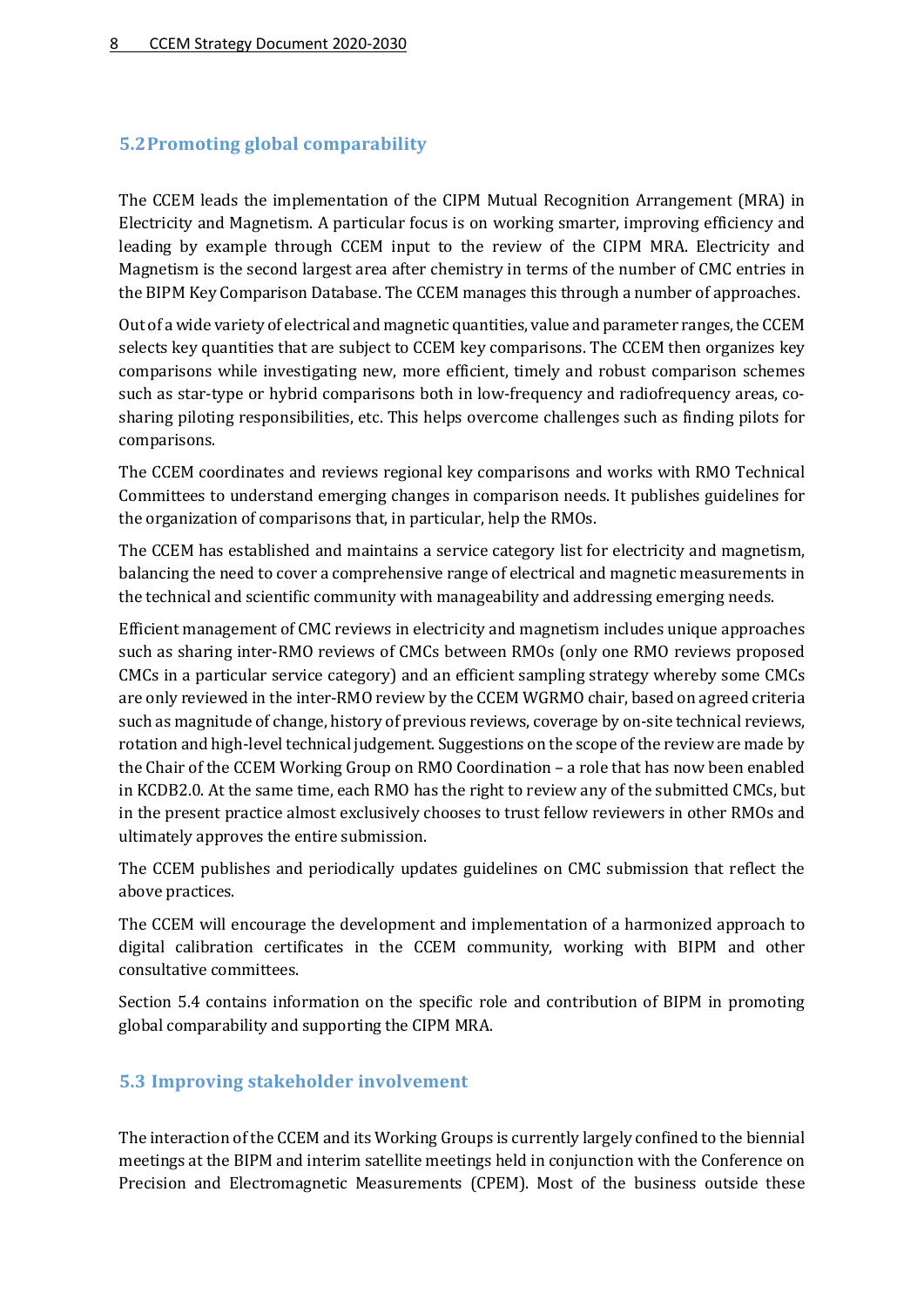meetings is concerned with the management of international comparisons and occasional special interest meetings hosted by the Working Groups.

Our ambition is to achieve a greater involvement with international committees and networks involved with the standardization of electrical measurements and the development of roadmaps and other documents articulating the future trends in this area.

To this end, we will invite representatives of these organizations to take part in our regular meetings, for example by giving an invited talk or by joining one of the strategic discussions of the Working Groups. It is anticipated that the increasing use of online methods for technical meetings will make it easier for occasional participants to join without a large time or financial commitment.

We will also seek contributions from Consultative Committees in other technical areas (e.g. from the CCRI for requirements for low-current measurements and the CCM for the use of quantum standards for Kibble balances) as well as key manufacturing and supply industries, accreditation organizations and universities.

#### **5.4 Work program of the BIPM laboratories**

In the field of electricity, the BIPM provides comparison and calibration services to NMIs of Member States for the most fundamental electrical quantities: voltage, resistance and capacitance. This range of services underpins the infrastructure of the CIPM MRA by providing traceability to the SI for many smaller NMIs, and by allowing larger NMIs to demonstrate the equivalence of their own primary standards and to support their CMCs. The comparison of NMIs' primary electrical quantum standards with the lowest possible uncertainty requires dedicated travelling quantum standards, which are provided by the BIPM. Comparing quantum standards at the highest level of accuracy also requires special expertise, which the BIPM staff has developed as a consequence of its specialization in this task. Providing these comparisons which require specialized equipment and special expertise from one single laboratory, is the most efficient and effective way of organizing these comparisons. The BIPM's commitment to the longterm maintenance of these facilities allows these comparisons to be offered to NMIs on an ongoing basis. In many cases, the cooperative work of the BIPM and local staff during an on-site comparison leads to an improvement of the NMI's standard and has an aspect of knowledge transfer.

For NMIs which do not possess quantum standards, the BIPM organizes ongoing bilateral comparisons using Zener voltage standards and conventional resistance and capacitance standards. In some cases, for NMIs having acquired quantum standards very recently, these comparisons are a first step before an on-site comparison.

The BIPM also acts as the pilot laboratory for large-scale CCEM comparisons in the fields of its expertise, for the last time in 2018 with a comparison of capacitance standards. The BIPM participates in RMO comparisons to link them to the related BIPM comparisons.

To make optimal use of its quantum standards, the BIPM also provides calibrations, typically for smaller NMIs not possessing primary standards. The long-term availability of these services allows Member States to rely on them for their traceability needs. Since the new Member States typically have only limited metrological capabilities, the number of calibrations has been slowly growing in recent years.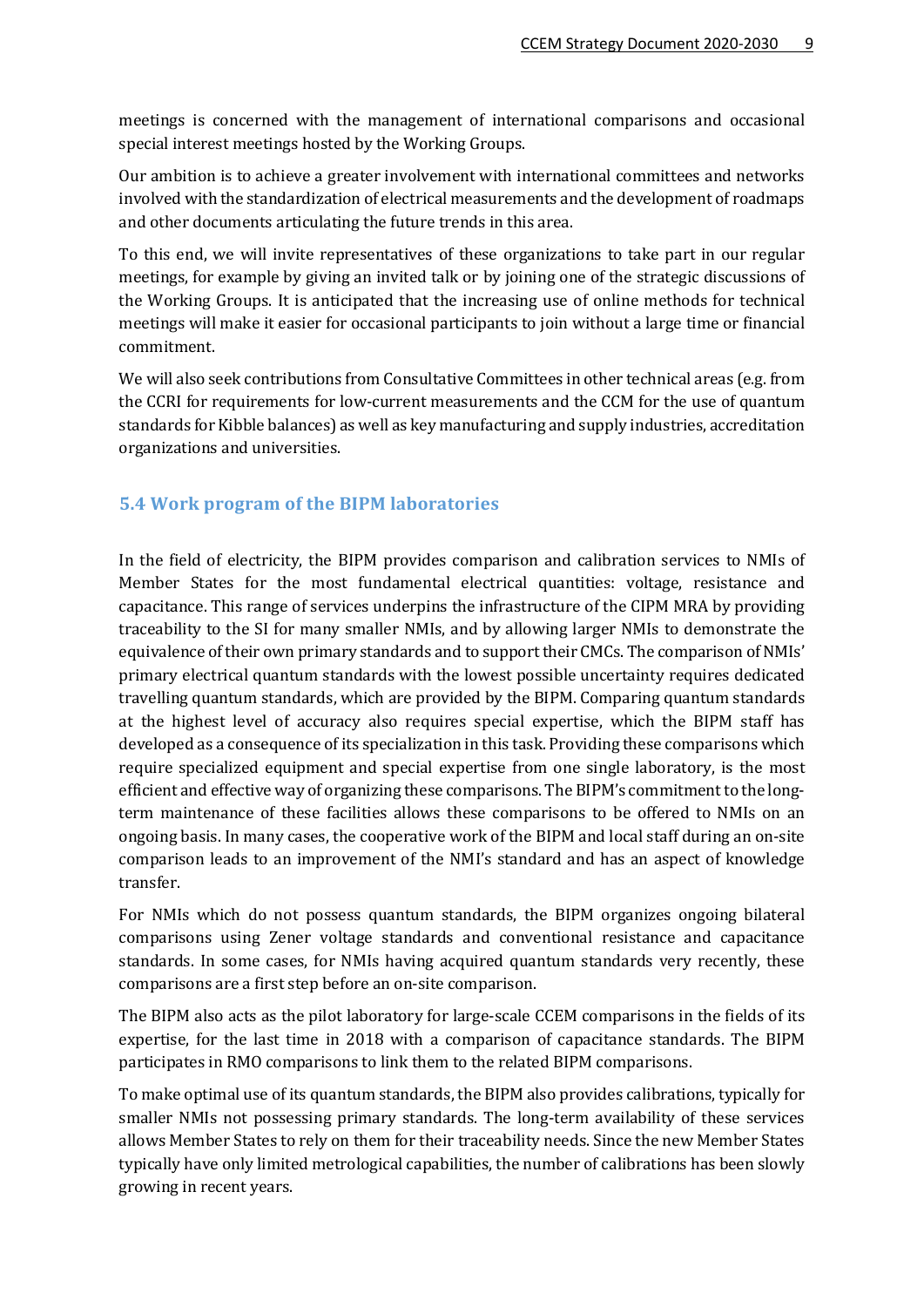These activities are considered by the CCEM to be an important contribution to its comparison program and a useful and beneficial component of the BIPM work plan, and the usage of these services is continually evaluated as the technology of quantum standards evolves to allow more direct dissemination.

The BIPM makes use of its specialized equipment and expertise for developments on improving the realization of electrical SI units and on providing new services. Examples are extending the present on-site comparison of dc Josephson voltage standards to ac signals, developing an ac quantum Hall standard for impedance and exploring the use of graphene samples for the quantum Hall effect. The BIPM is developing a calculable capacitor as a second standard for impedance, in addition to the quantum Hall effect, to ensure the integrity of the world-wide traceability of this quantity, to consolidate the BIPM measurement capabilities at the highest level and to help curating knowledge in this key technique.

The electricity laboratories support the BIPM Kibble balance for the realization of the kilogram, which requires a Josephson voltage standard and a quantum Hall resistance standard to reach its target uncertainty.

On several occasions, the electricity laboratories have invited secondees to help building the BIPM capabilities for future services and to provide knowledge transfer.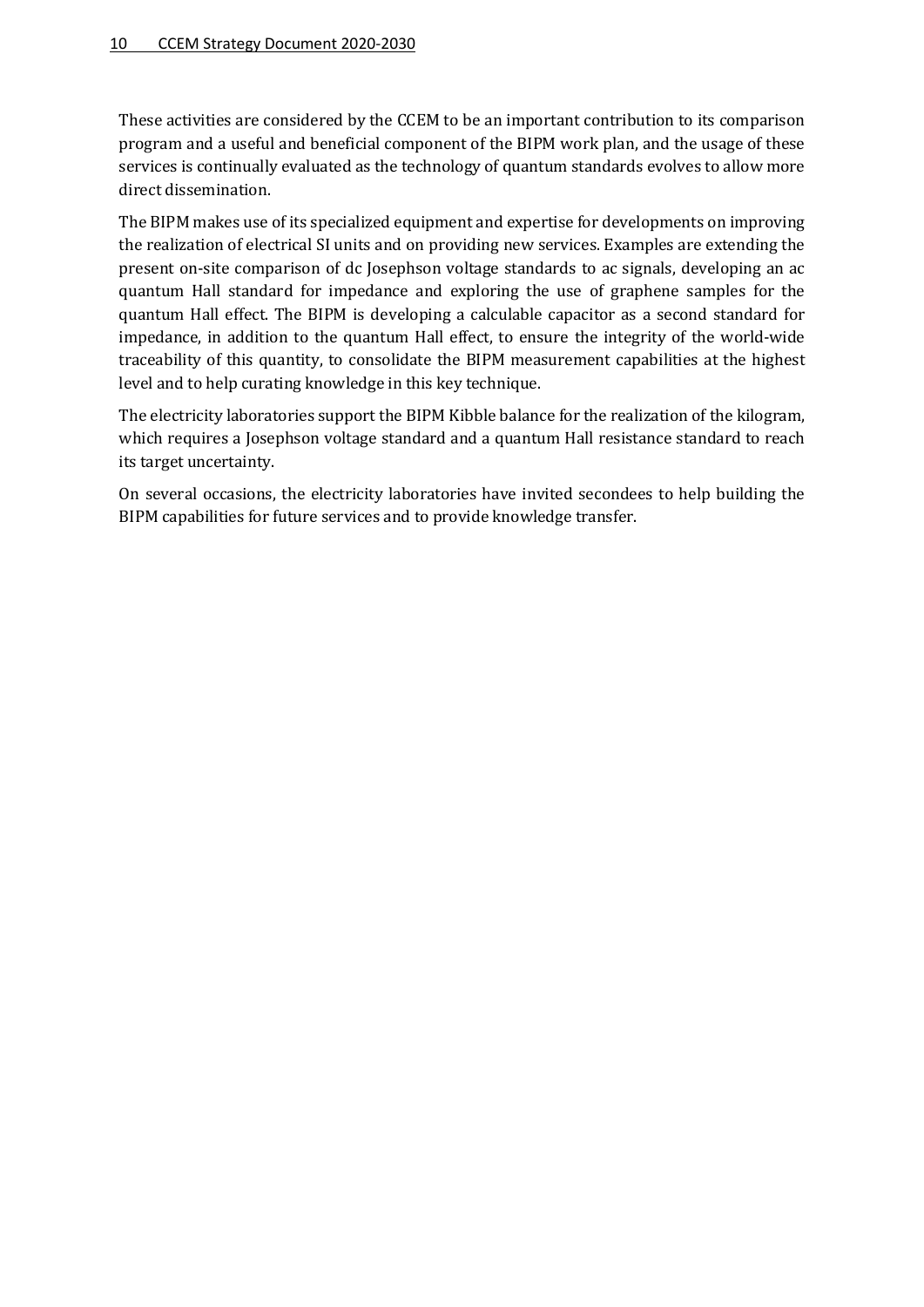# <span id="page-10-0"></span>**6. Annex**

### <span id="page-10-1"></span>**6.1 General information (as of 2021)**

| CC Name:                              | Consultative Committee on Electricity and Magnetism                                                                                |  |  |  |  |  |  |
|---------------------------------------|------------------------------------------------------------------------------------------------------------------------------------|--|--|--|--|--|--|
| <b>CCEM President:</b>                | Dr. ir. Gert Rietveld (VSL, Netherlands)                                                                                           |  |  |  |  |  |  |
| <b>CCEM Exec. Secretary:</b>          | Dr. Michael Stock (BIPM)                                                                                                           |  |  |  |  |  |  |
| Date established:                     | 1927                                                                                                                               |  |  |  |  |  |  |
| Last meeting:                         | 32nd CCEM in 2021                                                                                                                  |  |  |  |  |  |  |
| Number of Members:                    | 26                                                                                                                                 |  |  |  |  |  |  |
|                                       | Number of participants at last meeting: 58 delegates and experts from member NMIs and 7<br>observers (the meeting was held online) |  |  |  |  |  |  |
| Periodicity between meetings: 2 years |                                                                                                                                    |  |  |  |  |  |  |
|                                       | CCEM Working Groups: Working group on low-frequency quantities (WGLF)<br>Chair: Dr. Murray Early (MSL, New Zealand)                |  |  |  |  |  |  |
|                                       | Working group on radiofrequency quantities (GT-RF)<br>Chair: Dr. Markus Zeier (METAS, Switzerland)                                 |  |  |  |  |  |  |
|                                       | Working group on RMO coordination (WGRMO)<br>Chair: Mr. Lucas di Lillo (INTI, Argentina)                                           |  |  |  |  |  |  |

#### <span id="page-10-2"></span>**6.2 Key and supplementary comparisons and pilot studies**

In the field of low-frequency quantities, the WGLF has identified seven key quantities for which key comparisons are organized: voltage, resistance, capacitance, inductance, power, voltage ratios and ac/dc difference. Generally, the WGLF plans to repeat each of the existing key comparisons at a periodicity of ten to fifteen years with some minor modifications to the parameters of each comparison.

In the field of radiofrequency quantities, the GT-RF has identified seven key quantities: power, S-parameters, noise, attenuation, voltage, EM field strength and antenna parameters. The GT-RF does not repeat key comparisons on a regular basis. The reason is the wide frequency range covered by the GT-RF together with finite resources so that efforts must be prioritized. A higher priority has been assigned to performing comparisons in frequency bands that have not yet been covered, rather than repeating earlier comparisons at previously covered frequencies, unless there are good reasons for doing so. This prioritization, along with the large number of separate frequency bands, results in there being little opportunity for repeating key comparisons on a regular basis.

The CCEM key comparison program is completed by a set of five ongoing BIPM comparisons. Of these, the comparisons of quantum Hall resistance standards and Josephson voltage standards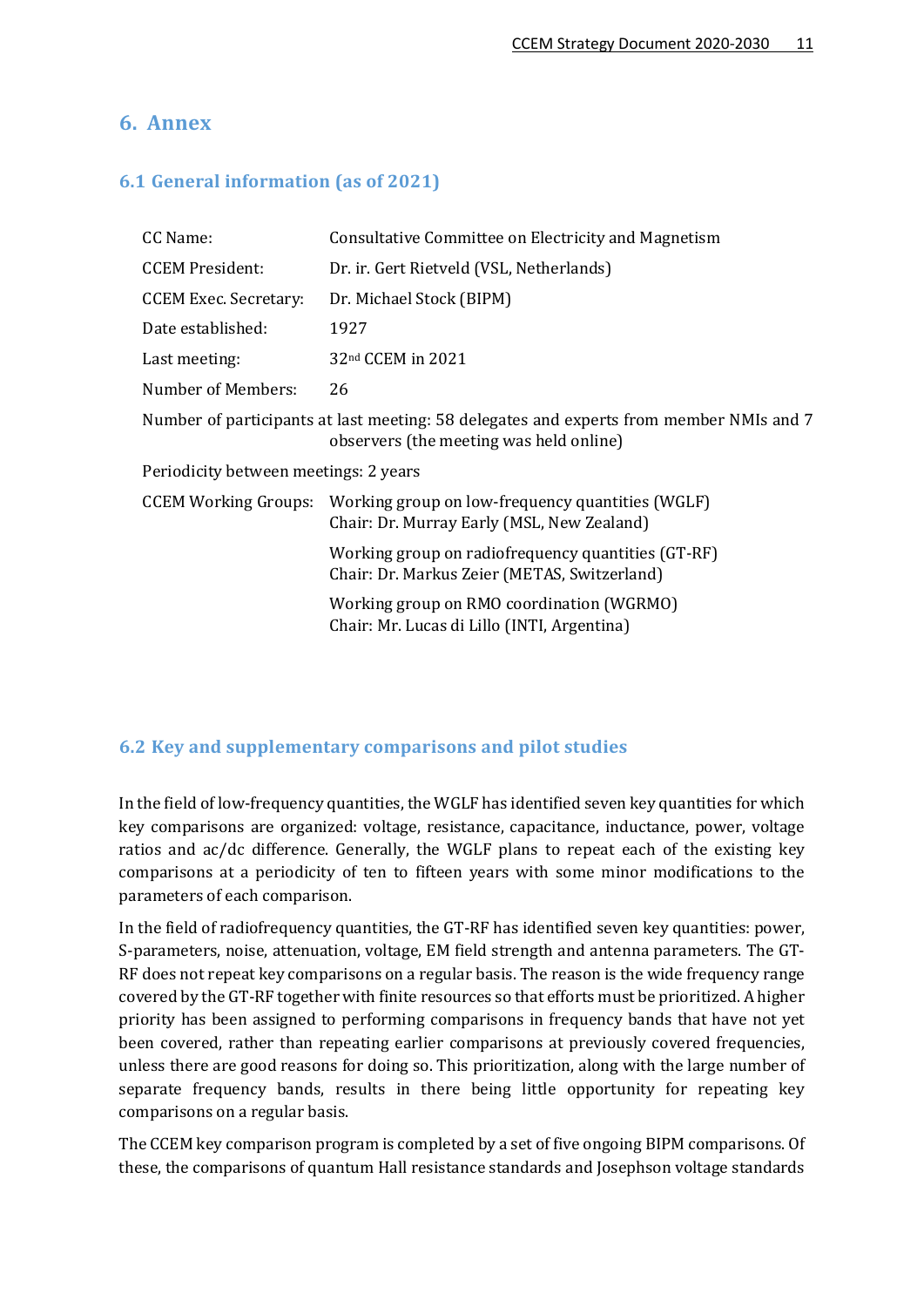are organized as on-site comparisons at the site of the participating NMI.

In the field of electricity and magnetism, supplementary comparisons are only organized by the RMOs, not by the CCEM (with two exceptions from 2002). From time to time the CCEM initiates pilot studies in fields which are not yet mature enough for a key comparison.

At present (May 2021), the following CCEM key comparisons are ongoing:

- CCEM-K3.2018 Inductance at 10 mH and 1 kHz
- CCEM-K5.2017 Active power, 53 Hz, 120 V 5 A and 240 V 5 A
- CCEM-K6.a/K9 ac/dc voltage transfer at 3 V, 10 Hz 1 MHz and 500 V 1000 V, 10 Hz – 100 kHz
- CCEM-K6.c ac/dc voltage transfer at 3 V, 500 kHz 100 MHz
- CCEM-K13 Power harmonics
- CCEM.RF-K5.c.CL S-parameters, coaxial lines, PC-3.5 mm connectors, 50 MHz 33 GHz
- CCEM.RF-K26 Attenuation in PC-3.5 mm connectors
- CCEM.RF-K27.W Power in WR15, 50 75 GHz
- Pilot Study dielectric properties of materials (dielectric loss)

The following table gives an overview of the numbers of completed and ongoing comparisons in the RMOs (situation in 2020):

|                 | key comparisons  |           | supplementary comparisons |           |
|-----------------|------------------|-----------|---------------------------|-----------|
|                 | ongoing          | completed | ongoing                   | completed |
| <b>AFRIMETS</b> | 0                | 0         | 2                         |           |
| APMP            | 5                | 9         | 4                         | 15        |
| <b>COOMET</b>   | $\boldsymbol{0}$ | 6         | 10                        | 11        |
| <b>EURAMET</b>  | 2                | 21        | 8                         | 35        |
| <b>GULFMET</b>  | $\boldsymbol{0}$ |           | 5                         | 5         |
| <b>SIM</b>      | $\overline{0}$   | 16        | 3                         | 14        |
| Total           | 7                | 53        | 32                        | 81        |

#### <span id="page-11-0"></span>**6.3 Calibration and measurement capabilities (CMCs)**

The field of electricity and magnetism covers a wide range of calibration and measurement services. This includes services in both the low and high frequency fields, spanning 12 main categories: DC voltage, DC resistance, DC current, impedance, AC voltage, AC current, AC power, high voltage and current, other DC and low frequency measurements, electric and magnetic fields, radiofrequency measurements and measurements on materials. The list is subdivided in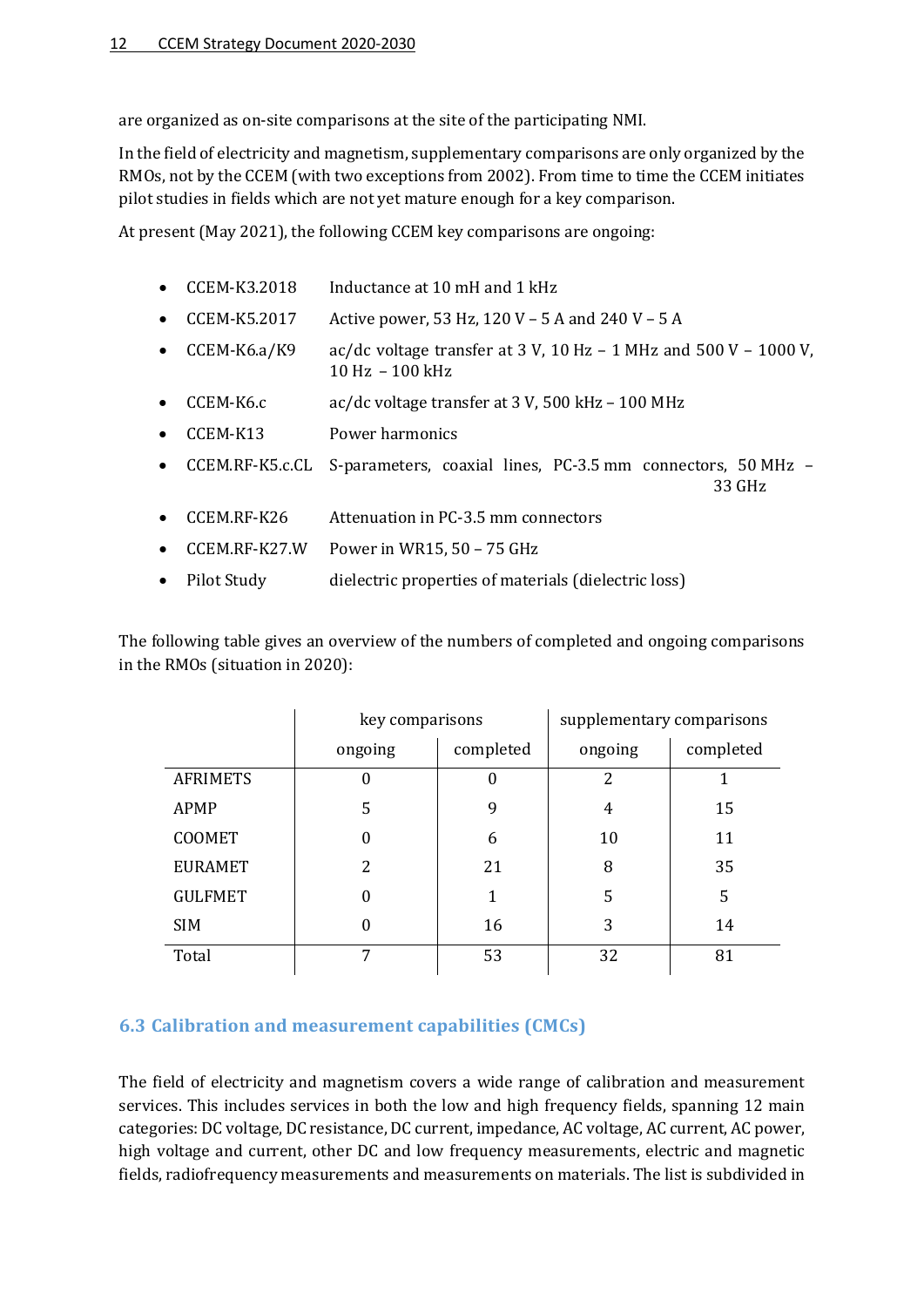48 subcategories and 190 individual services.

In September 2020, 4392 CMCs from 62 countries were recorded in the KCDB. Many of these CMCs correspond to matrices which include measurement capabilities at several values within a range, sometimes depending on an additional measurement parameter. The introduction of matrices has led to a very significant reduction of individual CMC lines in the Excel tables (and the corresponding workload to maintain them) without reducing the amount of information.

#### <span id="page-12-0"></span>**6.4 Summary of work accomplished**

#### **Organization of CCEM meetings and workshops**

Meetings of the CCEM are organized every two years, the last time in 2021. Meetings of its working groups are held in addition in the years in-between, in general at the time of a CPEM conference. At the 2015 and 2017 CCEM meetings, major attention was paid to matters related to fundamental constants and the revision of the SI.

The existing CCEM policy to maintain a strong science focus in its meetings has been strengthened: speakers were invited to make presentations on new developments in electrical metrology. Furthermore, a scientific workshop on "Future challenges in Electrical Metrology" with six invited speakers from NMIs and academic institutes was held on 23 March 2017. A workshop on "Radiofrequency and microwave metrology: recent developments and challenges" with five invited speakers from industry and academic institutes was held on 27 March 2019.

#### **Organization of key comparisons**

Since the start of the CIPM MRA, the CCEM has organized 48 key comparisons (including the ongoing BIPM comparisons) and 2 supplementary comparisons. During the same time, the RMOs have organized 60 key comparisons and 113 supplementary comparisons.

As demonstrated by the wide range of CMC categories, the field of electricity and magnetism deals with a large number of quantities, some of which are measured over a wide range and depend on parameters. To keep the efforts in organizing comparisons manageable, the CCEM has selected a set of seven key quantities for the low frequency field and the same number for the radiofrequency field. These are the most fundamental quantities from which most of the others can be derived.

In the field of low frequency, the first round of key comparisons is finished and the second round has started. Generally, the plan for the WGLF is to repeat each of the existing key comparisons every ten to fifteen years, sometimes with some minor modifications to the parameters of each comparison. The comparisons are planned strategically, taking the needs and the available resources into account.

The GT-RF typically does not repeat key comparisons on a regular basis. The reason for this policy is the wide frequency range covered by the GT-RF so that efforts must be prioritized. A higher priority has been assigned to performing comparisons in frequency bands that have not yet been covered, rather than repeating earlier comparisons at previously covered frequencies, unless there are good reasons for doing so.

In response to the difficulty of finding volunteers to organize comparisons, for the most recent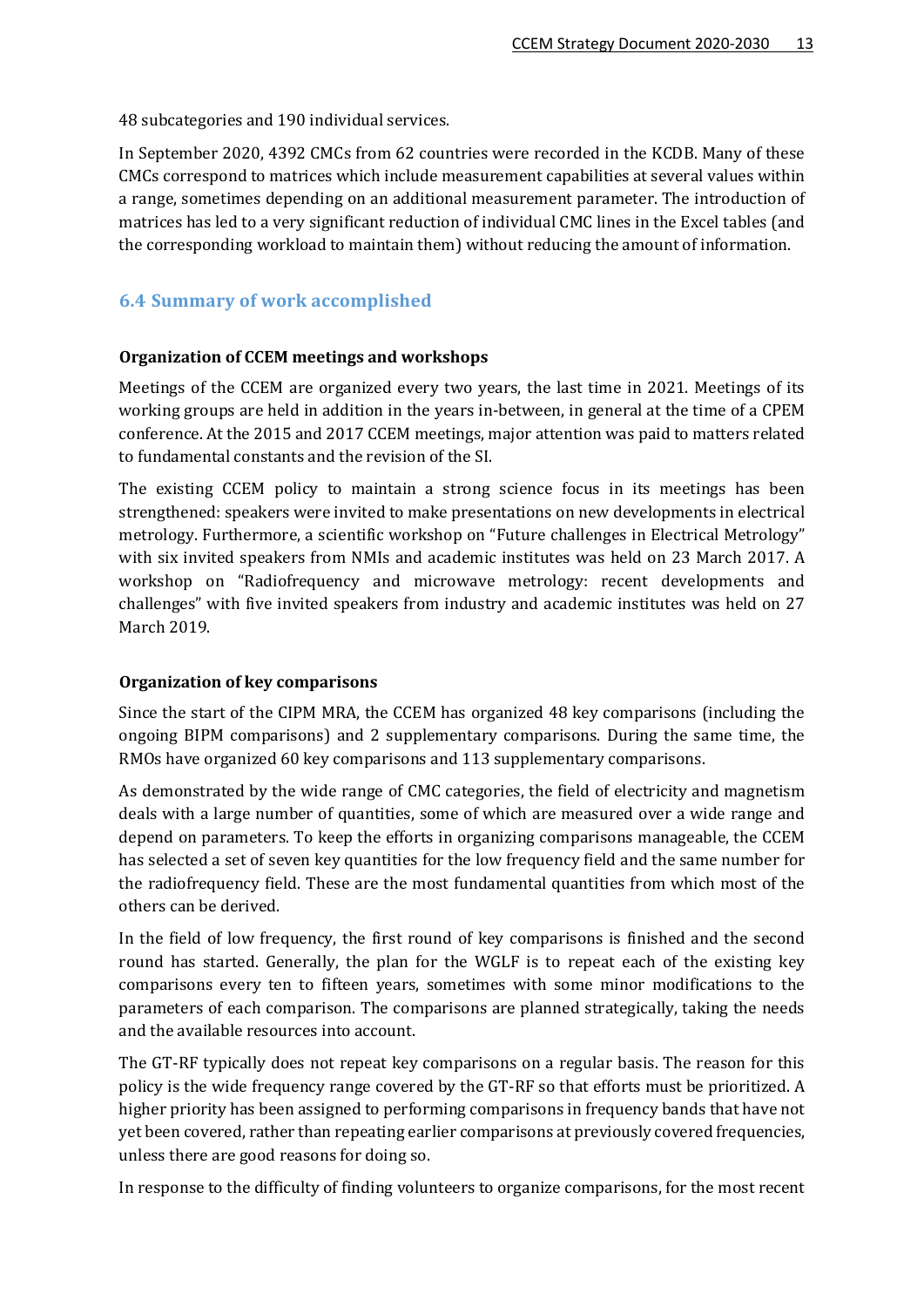comparisons the organization is shared between different NMIs. Each NMI is responsible for one task as writing the technical protocol, characterizing the travelling standards, analyzing the results and writing the report. This new approach made possible the organization of new comparisons by reducing the burden on one particular NMI or individual.

To overcome the problem of the long duration of some comparisons, if the travelling standard(s) need to be measured sequentially by a large number of participants, in 2018 the "star-scheme" was successfully applied for the first time in a CCEM comparison. In this scheme each participant provides the travelling standards for their own participation, which are then compared at the pilot laboratory at the same time. It is foreseen to apply this scheme to other CCEM comparisons in the future, when a sufficient number of standards is available. This new approach reduces the overall time for a comparison significantly.

The CCEM has published a guidance document for the planning, organization, conducting and reporting of key, supplementary and pilot comparisons.

#### **Streamlining the CMC review**

In 2012, the KCDB held more than 7000 CMCs in electricity and magnetism, the largest number from any field, reflecting the width of the field covered by electromagnetic metrology. The NMIs' Excel tables had at that stage become very big and difficult to manipulate. Stimulated by the CCEM WGRMO, in the subsequent five years NMIs have consistently introduced matrices in the presentation of their CMCs, reducing th[e number of CMC entries in the EM area](https://www.bipm.org/utils/common/pdf/KCDB/KCDB_CMCs.pdf) by almost 40 % to less than 4400 in November 2018, without loss of information. This has resulted in a significant decrease in the maintenance efforts of the CCEM CMCs, at the same time providing better CMC overviews to the users of the [KCDB](https://kcdb.bipm.org/AppendixC/default.asp) containing these CMCs.

During the same period, the CCEM WGRMO has optimized the CMC review process. Instead of having all other RMOs reviewing the complete CMC set of the submitting RMO, the review of these CMCs is now divided over the RMOs. In addition, some relatively straightforward CMCs may only be reviewed by the WGRMO chair and not selected for further inter-RMO review. The rigor of the inter-RMO review process is still guaranteed, as any RMO is free to review any CMC not assigned to them by the WGRMO chair for review.

The CCEM has published a guidance document for the submission of CMCs in the field of electricity and magnetism. The list of service categories for which CMCs can be submitted has been updated on several occasions.

#### **Enabling the revision of the SI**

At the CCEM meetings in the years before 2018, major attention was paid to matters related to fundamental constants and the revision of the SI. The CCEM WG on "electrical methods to monitor the stability of the kilogram" reviewed the worldwide state-of-the-art in Kibble balances and their measurement results for the Planck constant. This working group furthermore organized regular meetings of scientists working on Kibble balance experiments, to which representatives of the Avogadro community were invited, for in-depth discussions of technical matters between the scientists working on these experiments.

The CCEM WG on "proposed modifications to the SI" published two important documents. First of all, a *[mise en pratique](https://www.bipm.org/utils/en/pdf/si-mep/MeP-a-2018.pdf)* was developed for the base SI electrical unit, the ampere, and for